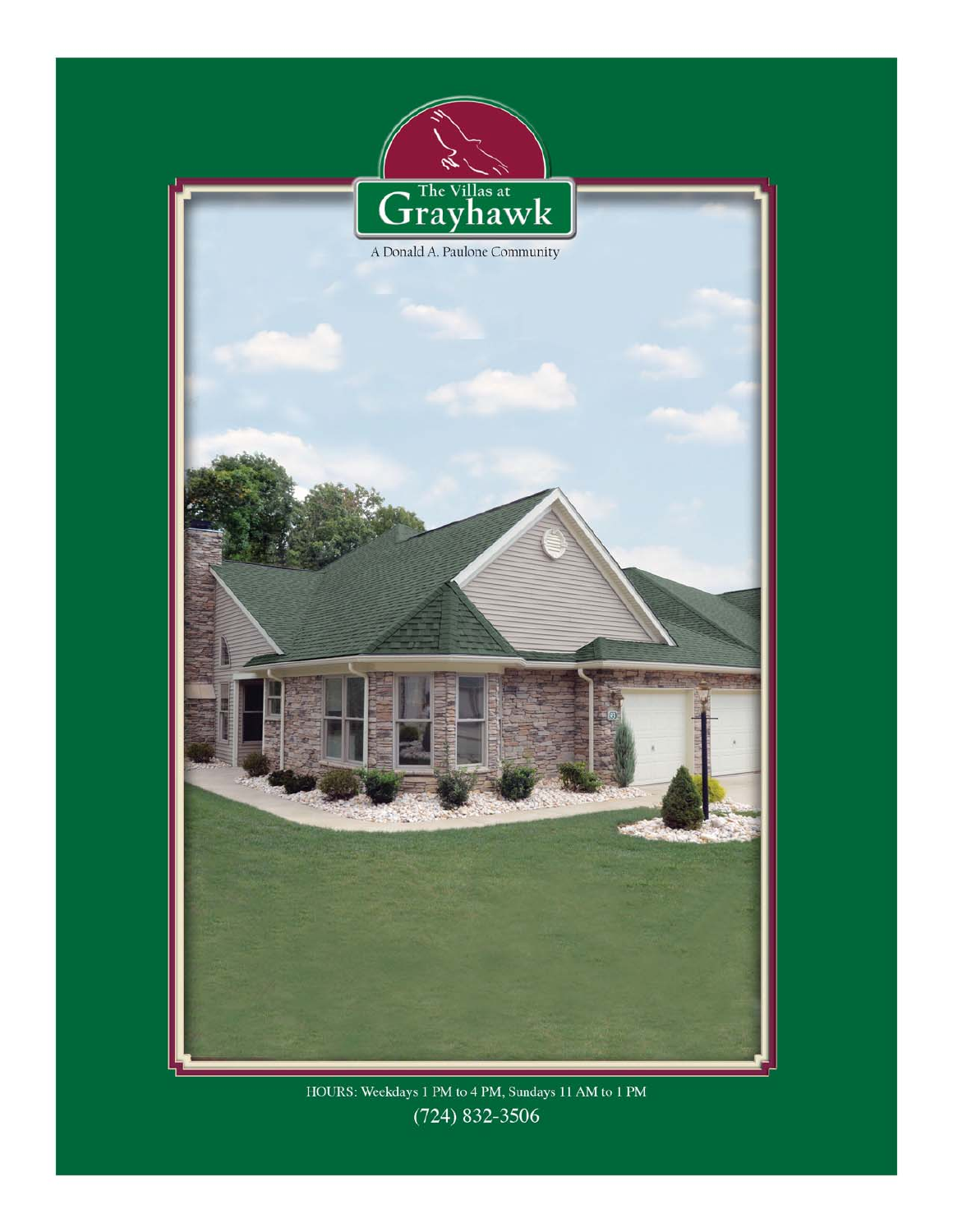

www.TheVillasAt Grayhawk.com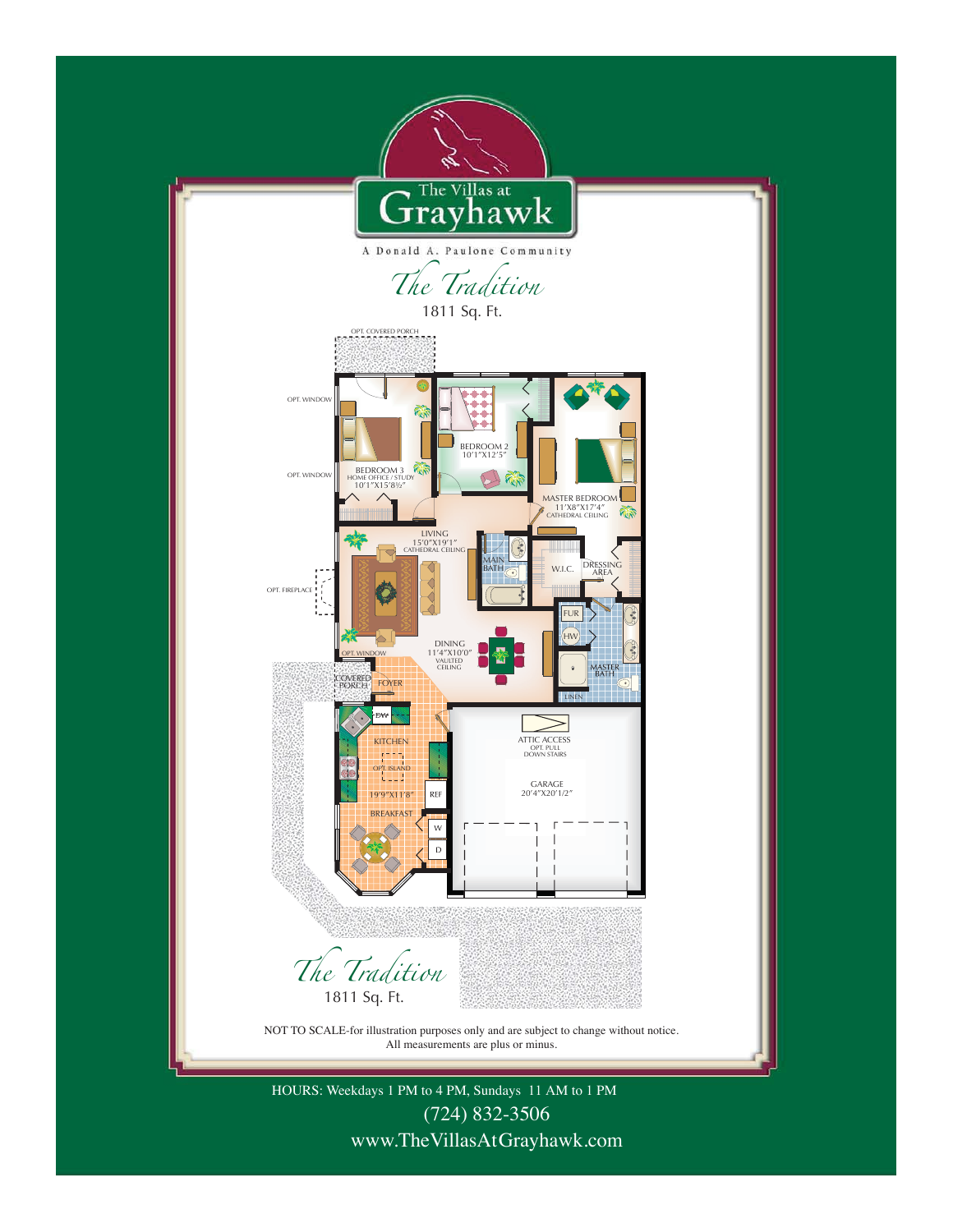

HOURS: Weekdays 1 PM to 4 PM, Sundays 11 AM to 1 PM  $(724) 832 - 3506$